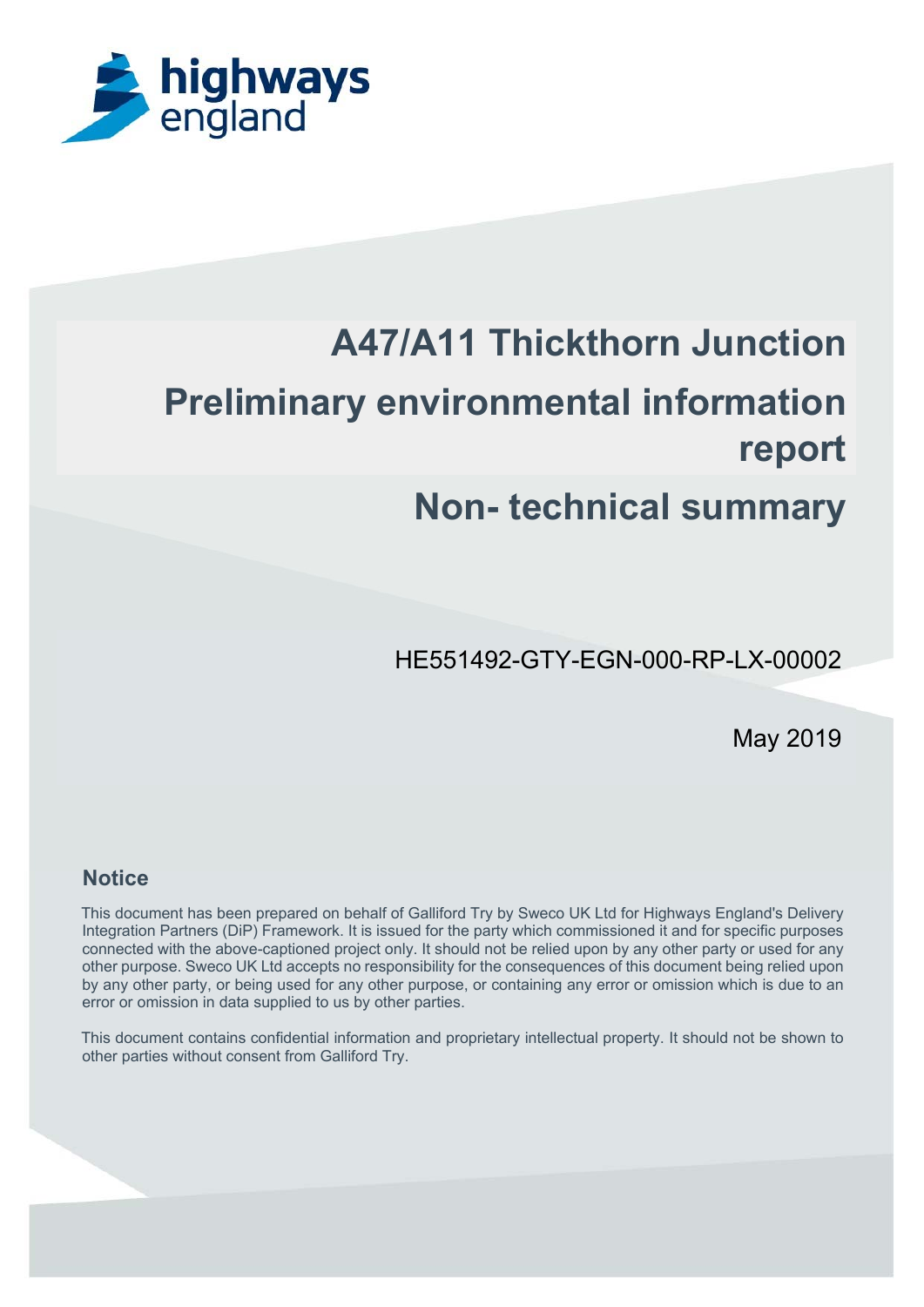

| Highways England Programme Leader:                                       | <b>Peter Havlicek</b> |
|--------------------------------------------------------------------------|-----------------------|
| Highways England Project Manager:                                        | Luke Donaldson        |
| <b>Galliford Try Sweco Delivery Integration Partner Project Manager:</b> | <b>Gareth Edwards</b> |
| PCF STAGE NO Supplier:                                                   | Sweco UK Ltd          |

# **Document control**

| Client                | <b>Highways England</b>                                            |
|-----------------------|--------------------------------------------------------------------|
| Project               | A47/A11 Thickthorn Junction                                        |
| Document title        | Preliminary environmental information report non-technical summary |
| Job no.               | HE551492                                                           |
| Document<br>reference | HE551492-GTY-EGN-000-RP-LX-00002                                   |

# **Revision history**

| Job number: HE551492 |                     |                   | Document ref:<br>HE551492-GTY-EGN-000-RP-LX-00002 |                   |                  |            |
|----------------------|---------------------|-------------------|---------------------------------------------------|-------------------|------------------|------------|
| Revision             | Purpose description | Originator        | Checked                                           | Approved          | Authorised       | Date       |
| P01                  | For Approval        | Francesca<br>Bell | Bryn Jones                                        | Clare<br>Anderson | David<br>Procter | 03/05/2019 |
| P <sub>02</sub>      | <b>Final Issue</b>  | Francesca<br>Bell | Bryn Jones                                        | Clare<br>Anderson | David<br>Procter | 17/05/2019 |
| P <sub>0</sub> 3     | <b>Final Issue</b>  | Francesca<br>Bell | Bryn Jones                                        | Clare<br>Anderson | David<br>Procter | 21/05/2019 |
|                      |                     |                   |                                                   |                   |                  |            |
|                      |                     |                   |                                                   |                   |                  |            |
|                      |                     |                   |                                                   |                   |                  |            |
|                      |                     |                   |                                                   |                   |                  |            |

#### **Prepared for:**

Galliford Try Cowley Business Park Cowley Uxbridge Middlesex UB8 2AL

#### **Prepared by:**

Sweco UK Ltd Grove House Mansion Gate Dr Leeds LS7 4DN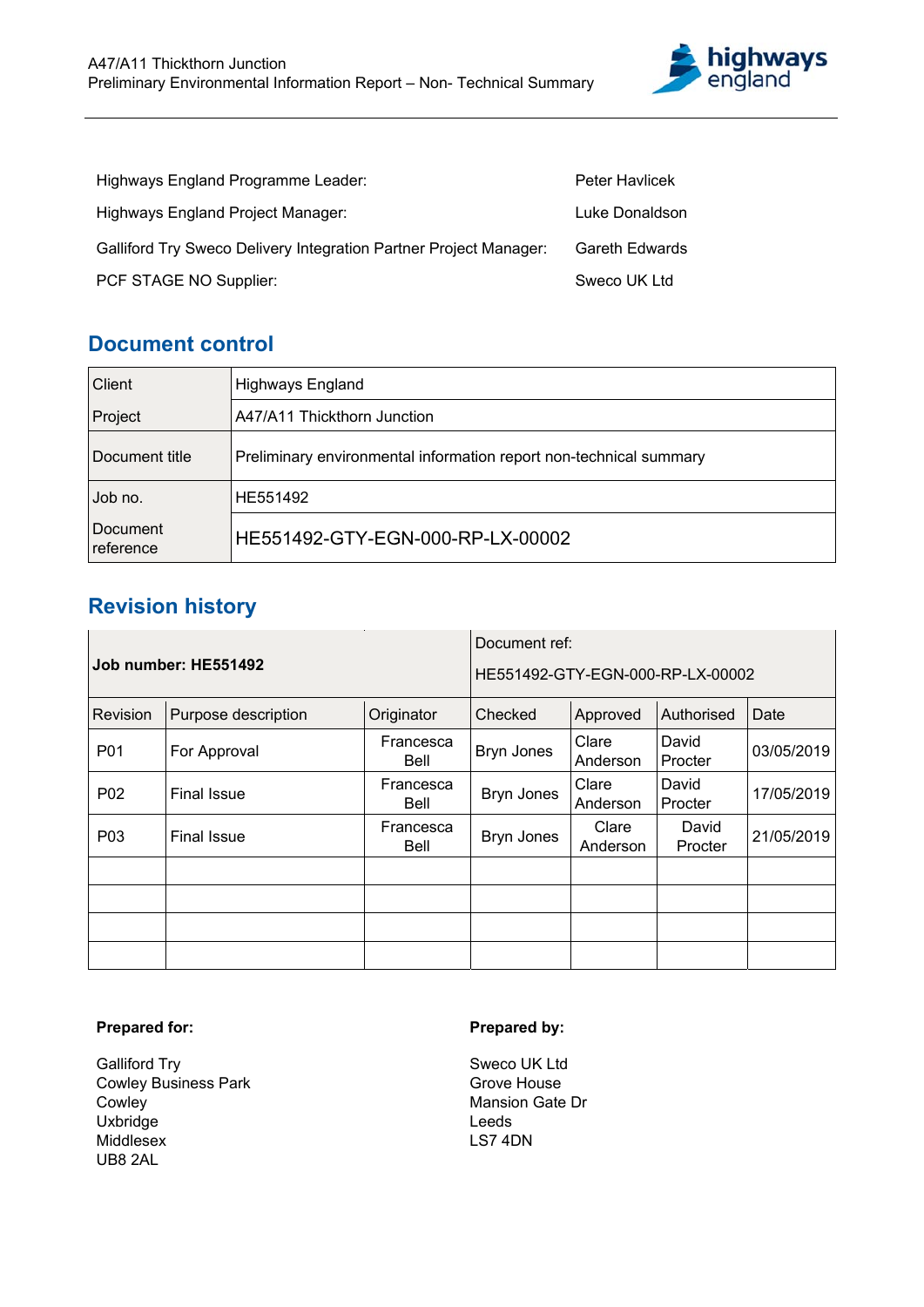

# **Table of contents**

| Non-technical summary                  | 1                 |
|----------------------------------------|-------------------|
| Introduction                           | 1                 |
| The Applicant                          | $\overline{2}$    |
| The proposed scheme                    | $\overline{2}$    |
| <b>Alternatives</b>                    | 3                 |
| <b>Environmental Impact Assessment</b> | $\overline{4}$    |
| <b>Environmental topics</b>            | 4                 |
| Air quality                            | 5                 |
| Cultural heritage                      | 5                 |
| Landscape                              | $6\phantom{a}$    |
| <b>Biodiversity</b>                    | $\overline{7}$    |
|                                        | 8                 |
| <b>Materials</b>                       | $\bf 8$           |
| Noise and vibration                    | 9                 |
| People & communities – travellers      | 9                 |
| People & communities - social          | 10                |
| Road drainage and water environment    | 10                |
| Climate                                | 11                |
| Combined and cumulative effects        | 11                |
| Preliminary assessment of other topics | 12 <sub>2</sub>   |
| How to have your say                   | 12                |
| Next steps                             | 12                |
| How to find out more                   | 13                |
|                                        | Geology and soils |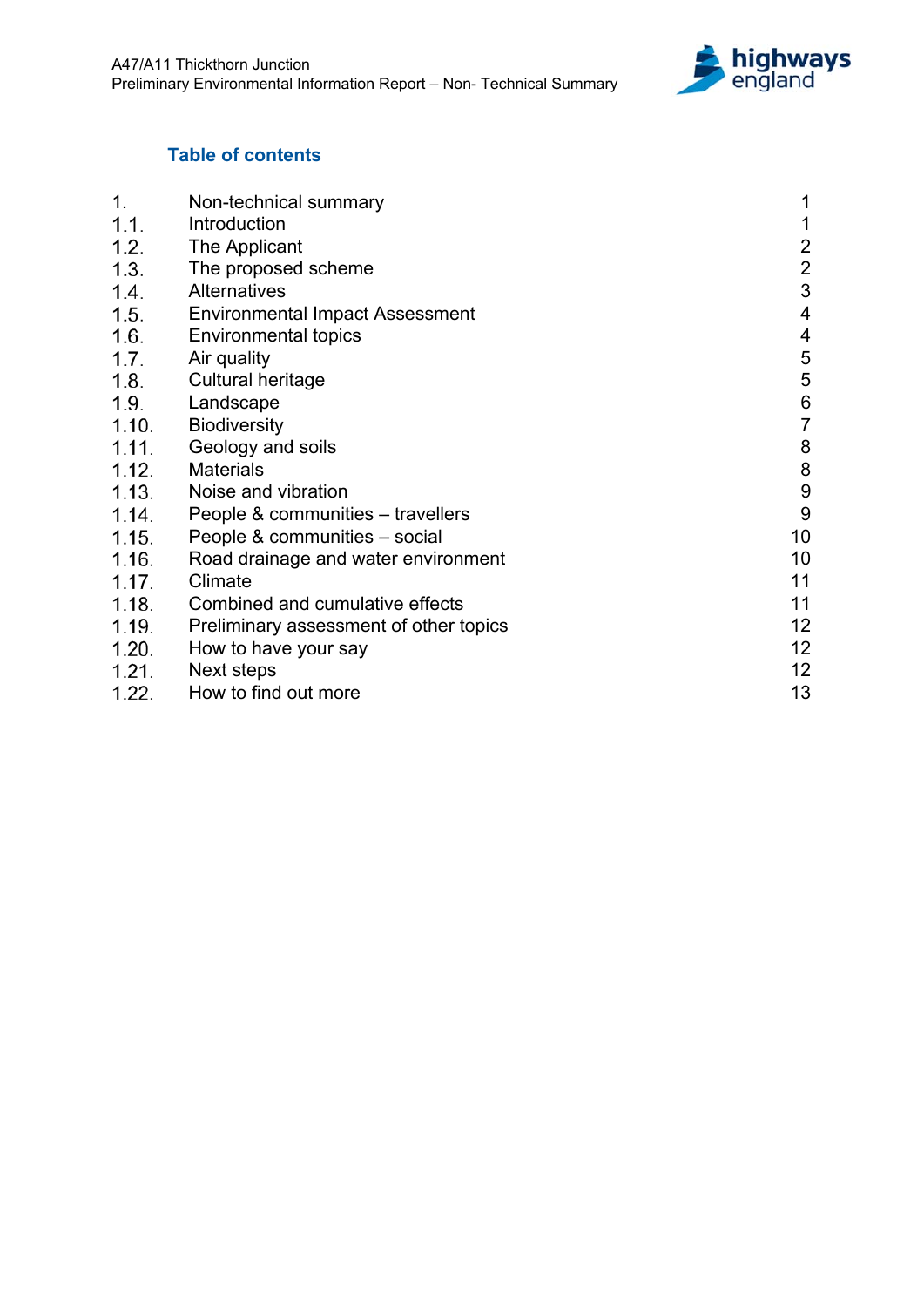

# **1. Non-technical summary**

# **Introduction**

- 1.1.1. Highways England is improving the A47/A11 Thickthorn Junction, by providing two free flow link roads in each direction between the A47 and A11, and a new link road connecting Cantley Lane South with the B1172, as the existing access from Cantley Lane South will be severed. There will also be some improvements to the Thickthorn roundabout.
- 1.1.2. The Proposed Scheme will help unlock economic growth in the East of England by improving journey reliability, increasing safety and improving connectivity.
- 1.1.3. This Proposed Scheme is a "Nationally Significant Infrastructure Project" under the Planning Act 2008, which means that an application will need to be made for permission to build and operate the Proposed Scheme. The permission is called a Development Consent Order (DCO) and requires Highways England to make an application to the Secretary of State for development consent to build and operate the Proposed Scheme.
- 1.1.4. Development consent is granted by the Secretary of State through a Development Consent Order (DCO) which sets out the powers to construct and operate the Proposed Scheme.
- 1.1.5. Before an application for a DCO is submitted, the local community and other stakeholders must be formally consulted on the proposals, including a description of the Proposed Scheme, the likely significant environmental effects based on the preliminary environmental information available at the time, measures to avoid or reduce such effects and the alternatives considered. This is to support consultees in developing an informed view of the likely significant environmental effects of the Proposed Scheme.
- 1.1.6. Environmental information continues to be collected; identifying the potential impacts of the Proposed Scheme and developing measures to avoid or reduce adverse impacts – a process known as an Environmental Impact Assessment (EIA).
- 1.1.7. While the EIA is ongoing, Highways England have prepared a Preliminary Environmental Information Report (PEIR) to describe the environmental setting and currently anticipated impacts of the Proposed Scheme on the environment. The PEIR has been developed for the purposes of the above consultation and presents currently available information from the ongoing EIA. This document provides a summary of the PEIR in non-technical language.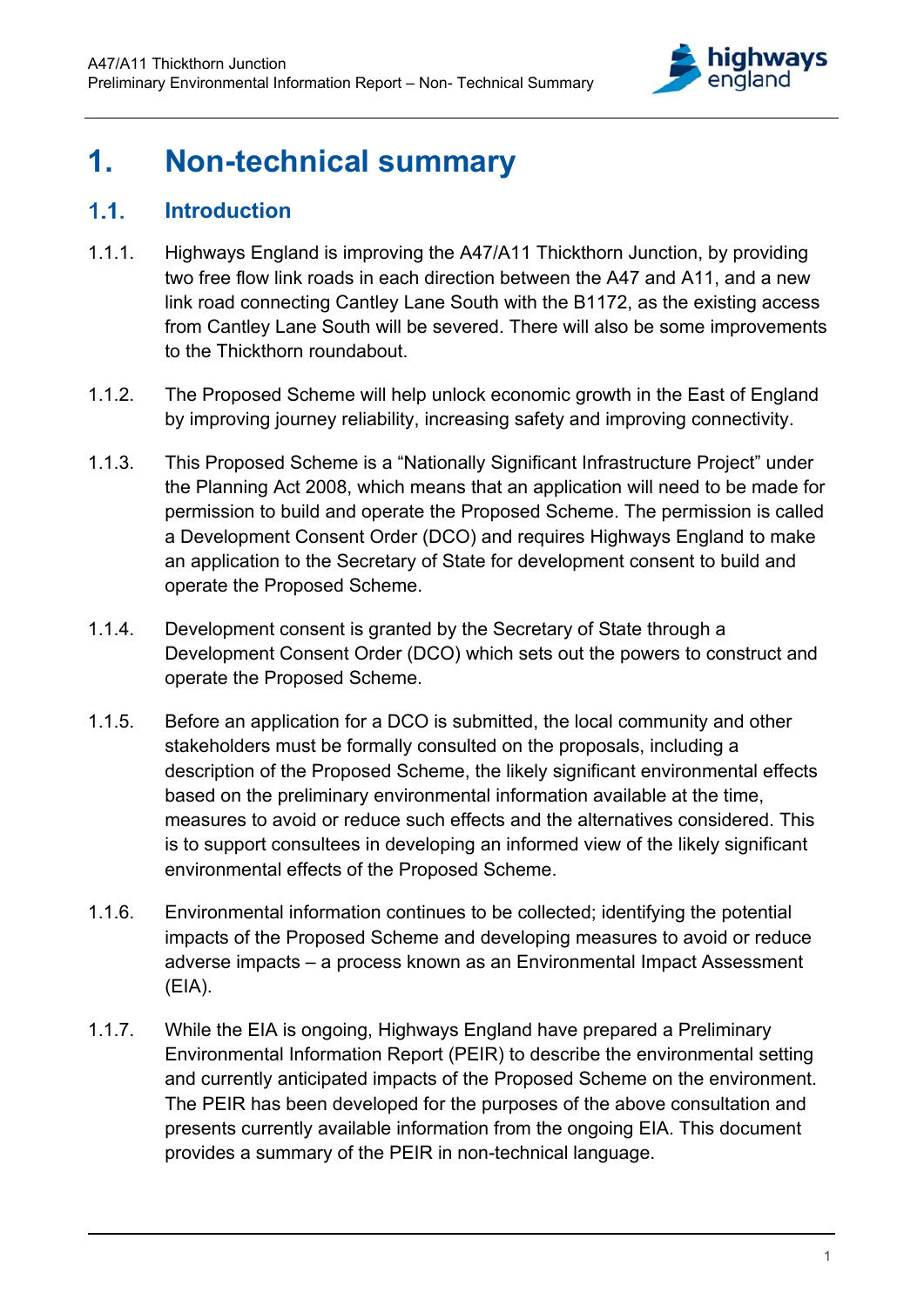

- 1.1.8. The information contained within the PEIR is preliminary and the findings will be developed further in the Environmental Statement (ES) to reflect the evolution of the design of the Proposed Scheme, informed by the feedback from the consultation and the ongoing EIA process. The ES, presenting the full results of the EIA, will be submitted with the application for the DCO.
- 1.1.9. This report is a non-technical summary of the Preliminary Environmental Information Report (PEIR) for the Proposed Scheme. It provides a summary of the project, why it is necessary, the potential effect on the environment and the proposals to minimise these effects.

# **The applicant**

1.2.1. Highways England is the Applicant, and the Strategic Highways Company as defined in the Infrastructure Act 2015 and is charged with modernising and maintaining England's strategic road network, as well as running the network and keeping traffic moving.

# **The proposed scheme**

- 1.3.1. The project is referred to as the 'Proposed Scheme'.
- 1.3.2. The A47 trunk road provides for a variety of local, medium and long-distance trips between the A1 and the east coast. The A47 Road connects the cities of Norwich and Peterborough, the towns of Wisbech, King's Lynn, Dereham, Great Yarmouth and Lowestoft and a succession of villages in what is largely a rural area.
- 1.3.3. The A47/A11 Thickthorn Junction is located on the south-western edge of Norwich and provides access to the A47 via the A11 and B1172 Norwich Road for Eaton, Cringleford, Hethersett and Wymondham. It is an integral junction for communities and commuters travelling in and out of Norwich, connecting Norwich with Great Yarmouth to the east, and Peterborough via King's Lynn and Wisbech to the west.
- 1.3.4. The A47/A11 Thickthorn Junction experiences high levels of congestion during peak hours, acting as a bottleneck and leading to longer and more unreliable journey times. If nothing is done to improve capacity and connectivity, these delays are forecast to get worse in future years with proposed growth in residential development.
- 1.3.5. In developing the Proposed Scheme, Highways England aim to address these issues by improving the traffic flow, reducing journey times on the route, increasing the route safety and reliability and improve the environment.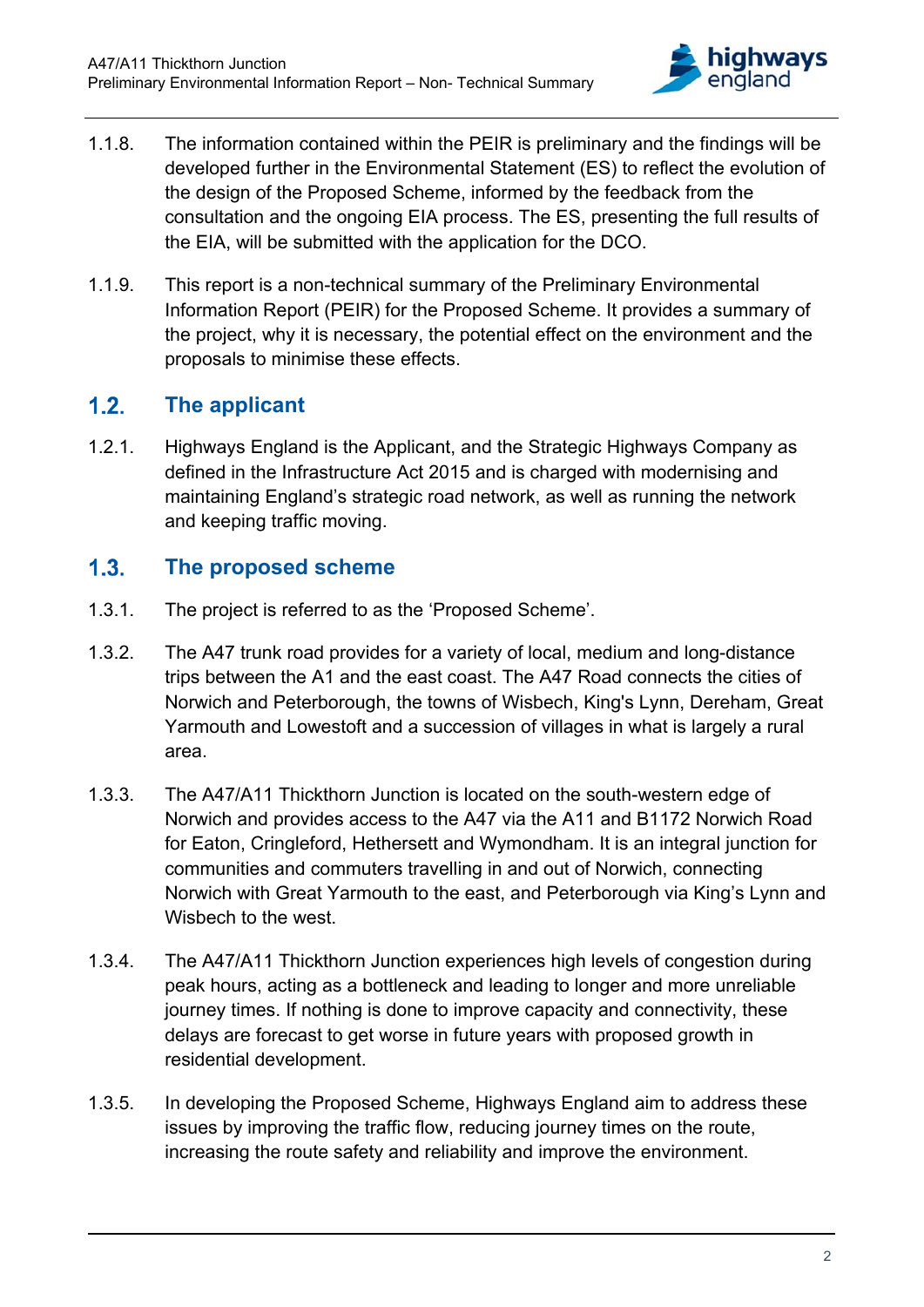

- 1.3.6. The Proposed Scheme consists of the following key elements:
	- Two new single lane link roads will be constructed from the A11 to A47 and A47 to A11 directing traffic away from Thickthorn Junction. These link roads will allow traffic to move between the A11 and A47 without the need to stop. Four new underpasses will be constructed on the link roads between the A47 and A11.
	- The existing access to the A47 Thickthorn Junction from Cantley Lane South will be severed and a new link road constructed to join the B1172, allowing continued access to Thickthorn Junction. The Cantley Lane South link road will see the construction of two new overbridges across the A11.
	- The Cringleford railway bridge will be widened on the west side only to accommodate the A11-A47 link road.
	- Cantley Stream will be realigned along approximately 550m due to construction of the Cantley Lane South link road and a new culvert will be constructed to allow Cantley Stream to pass beneath Cantley Lane South.
	- A new bridge across the A47 will be constructed that will be suitable for walkers, cyclists and horse riders and then the existing Cantley Lane footbridge will be demolished.
	- The southern half of Thickthorn roundabout will be altered to provide four lanes, and existing road lighting will be replaced.
	- New road drainage will be constructed and where possible, existing drainage systems will be retained or modified.
- 1.3.7. Subject to successfully passing through the DCO process, the key timescales for the Proposed Scheme are as follows;
	- Start of construction work 2021
	- Open for traffic  $-2023$

#### **Alternatives**

1.4.1. In seeking to resolve the transport problem at Thickthorn Junction, 26 potential options were developed and assessed to identify their performance against safety, environmental, engineering, transportation and economic criteria so that they could be compared and contrasted. These options can be reviewed in the Scheme Assessment Report (SAR) at the following link;

> https://highwaysengland.citizenspace.com/he/a47-a11-thickthorn-junctionimprovement/results/schemeassessmentreport2018.pdf

1.4.2. Following extensive review, the 26 options were reduced to three: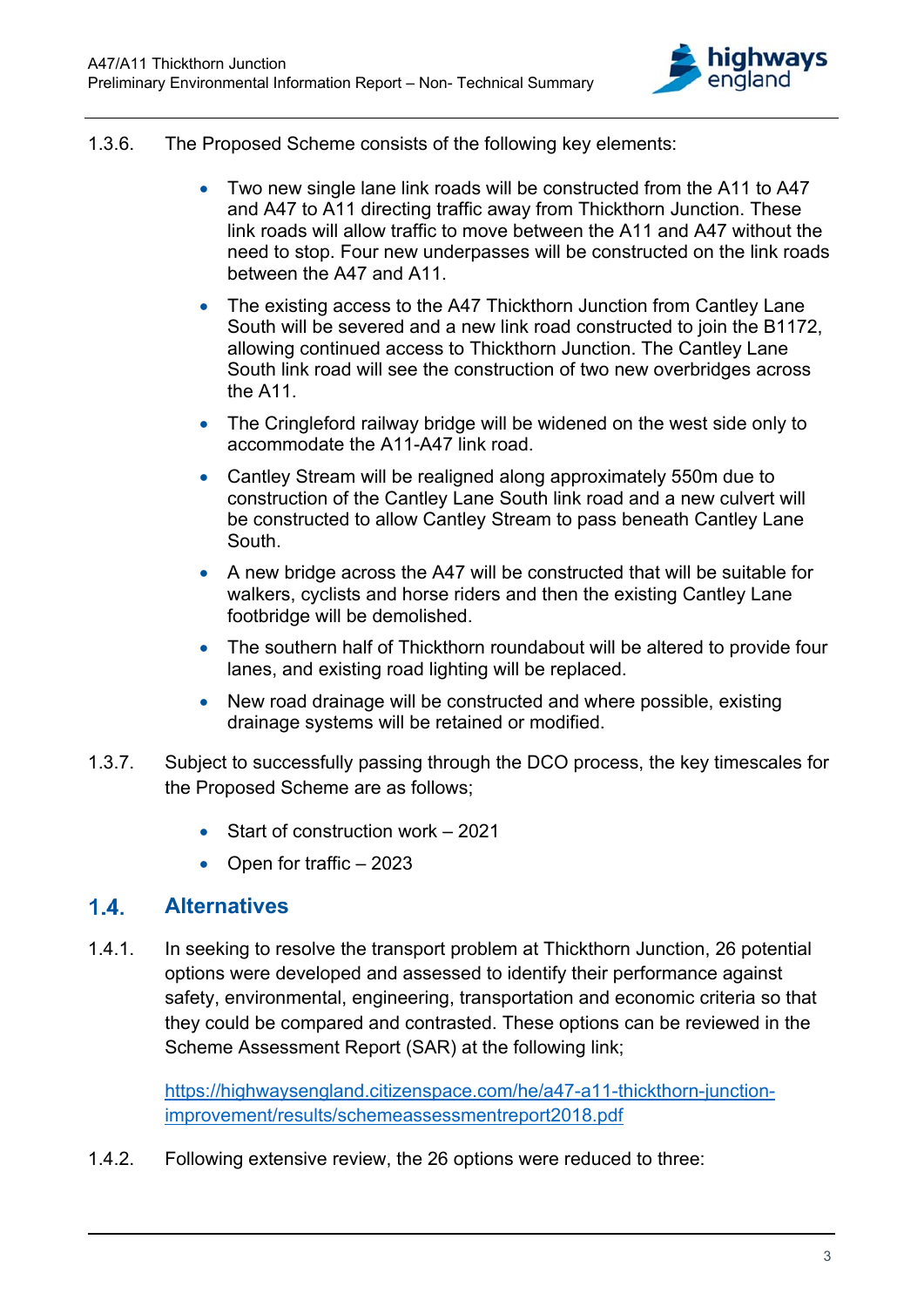

- option 13: A11 to A11 offline link road east of Thickthorn Junction
- option 21: A11 east to A47 south through-about
- option 22: A11 east to A47 south offline bi-directional link roads
- 1.4.3. Although all three options solved the transport problem, on further review, it was decided that Option 22 would be taken forward for more detailed design and assessment and non-statutory public consultation. The preliminary environmental assessment of this design is presented in the PEIR.

# **Environmental impact assessment**

- 1.5.1. Environmental Impact Assessment (EIA) is a process that identifies the likely environmental effects (both adverse and beneficial) of a proposed development. Environmental effects are assessed through understanding of the potential impacts and the sensitivity of the receptors for a given scheme. It ensures that the importance of effects are properly considered and that the opportunity for reducing any adverse effects are taken into account as part of the design development process.
- 1.5.2. EIA also ensures effects considered during the design, competent authorities, statutory authorities and other interested parties. The EIA is undertaken in accordance with up to date legislation and guidance and includes a spatial and temporal scope for its assessment.
- 1.5.3. Further work continues to be undertaken as part of the EIA process to confirm the preliminary findings in the PEIR. The final assessment of environmental effects will be presented in the ES that will be submitted with the DCO application.

# **Environmental topics**

- 1.6.1. Each environmental topic chapter of the PEIR describes the local environment and identifies any sensitive receptors such as Sites of Special Scientific Interest, people living in the vicinity of the Proposed Scheme and local environment management areas such as Air Quality Management Areas or Noise Important Areas.
- 1.6.2. Further work will be undertaken in all chapters to develop design interventions to limit or reduce impacts and promote opportunities for the environment wherever possible. Design development and potential mitigation will be reported in the ES as well as further detailing of baseline conditions and likely changes during both construction and operation for all identified receptors.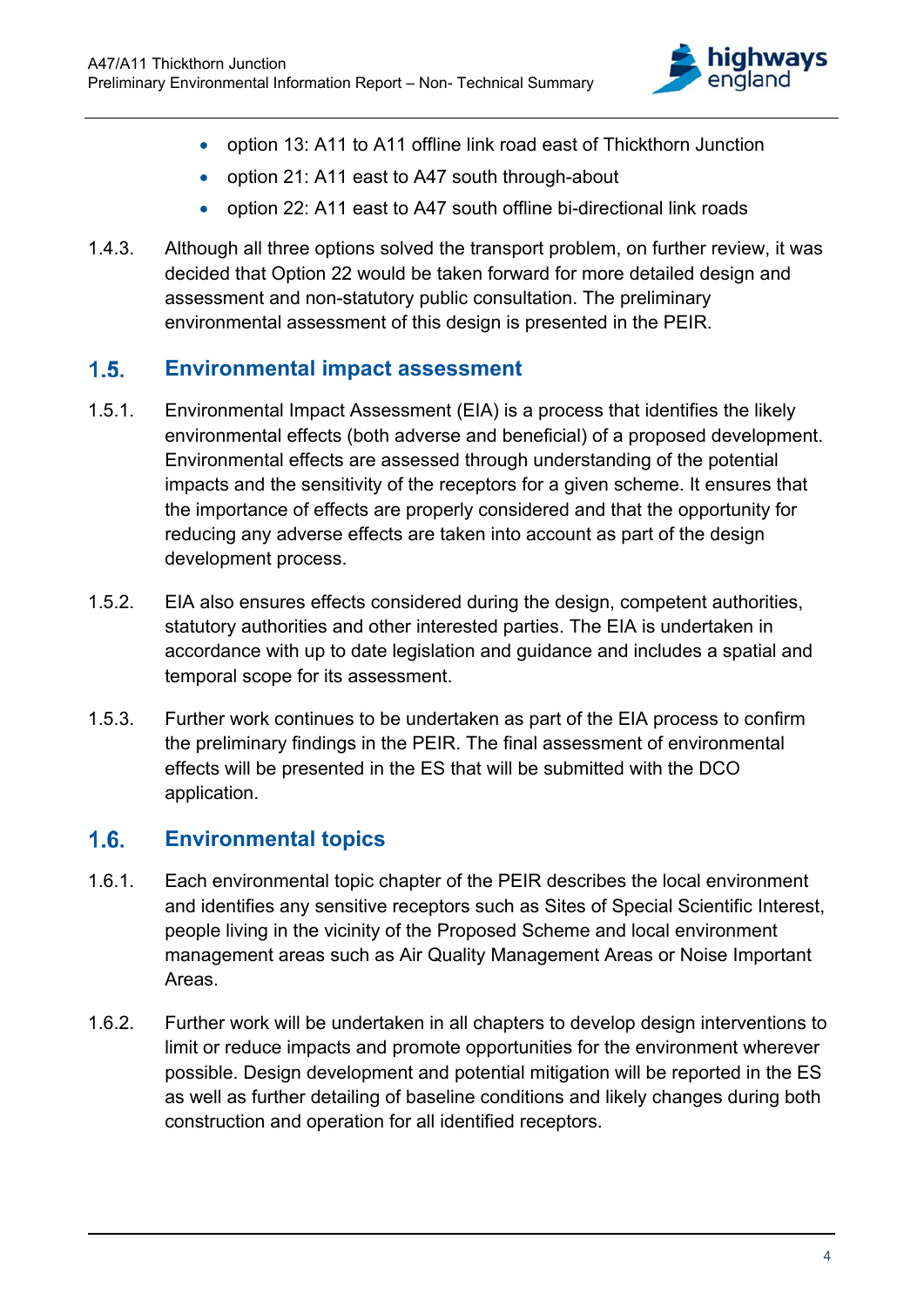

# **Air quality**

- 1.7.1. Highways England have collected air quality information from South Norfolk District Council, Norwich City Council, Defra and Highways England.
- 1.7.2. There are no Air Quality Management Areas within the South Norfolk District Council administrative area.
- 1.7.3. A review of existing monitoring data, and the likely changes in traffic flows as a result of the Proposed Scheme suggests that there is the potential for both positive and negative air quality impacts. However, the annual mean air quality objective for NO2 will not be exceeded.
- 1.7.4. A range of potentially affected sensitive receptors have been identified within the A47/A11 Thickthorn Junction study area. Following the finalisation of the traffic data and confirmation of the affected road network, these receptors are to be included in the ES as required.
- 1.7.5. There are currently no declared Air Quality Management Areas (AQMA) within the South Norfolk District Council administrative area. The closest AQMA is located over 4km to the northeast within Norwich city centre declared by Norwich City Council for exceedances of the annual mean nitrogen dioxide (NO2) objective.
- 1.7.6. No additional mitigation measures during the construction phase other than those in accordance with the Best Practicable Means, as described in Section 79 (9) of the Environmental Protection Act 1990 are likely to be required.
- 1.7.7. Operational air quality specific mitigation measures will be reported in the ES.

# **Cultural heritage**

- 1.8.1. Cultural Heritage includes archaeology, historic buildings / structures and historic landscapes including parks and gardens.
- 1.8.2. The historic landscape in the area is considered to be a combination of ancient, post medieval and modern in origin ranging from prehistoric funerary monuments, Roman field systems, medieval settlement, post-medieval historic parkland and modern industrial activities.
- 1.8.3. There are a number of designated assets, including a scheduled monument, that are likely to be affected by the Proposed Scheme and may experience permanent visual and / or noise intrusion which will adversely impact their settings.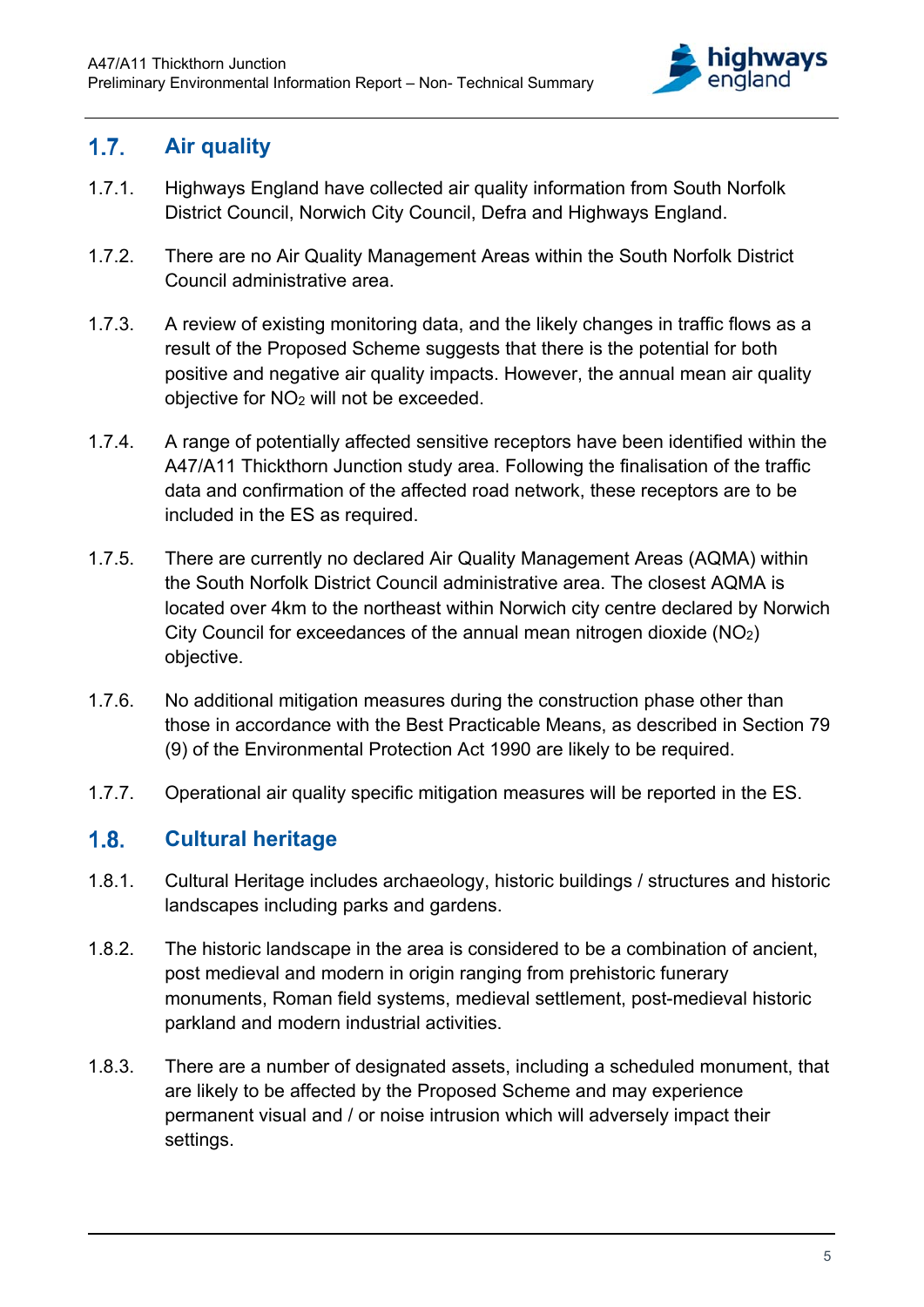

1.8.4. Further work is being undertaken to reduce impacts and promote opportunities for the environment within the vicinity of the junction where possible. Highways England have undertaken a geophysical field investigation, the results of which will be included within the Environmental Statement.

# **Potential construction impacts**

- temporary and permanent land-take
- demolition and site clearance
- excavation, ground disturbance and compaction
- use of plant and machinery
- building up site levels with made-ground
- construction of new or modification of existing infrastructure
- visual intrusion and disruption to access during construction
- alteration of existing services or installation of new services
- landscaping and planting

#### **Potential operation impacts**

- increased visual intrusion both to and from sites / buildings of national or regional importance
- alteration to the historic setting / character of a designated site or undesignated site of national or regional significance
- increase or decrease in noise, vibration or dust such that the amenity or physical fabric of a nationally or regionally important site is either adversely impacted or improved
- opportunities to enhance the character and setting of a designated site or undesignated site of national or regional significance
- opportunities for heritage related education and tourism

#### **Landscape**

- 1.9.1. The broadly flat, rural landscape is an ancient countryside with a long settled agricultural character. There are river valleys to the west of Norwich which create a more intricate landscape relative to the typically flat, glacial till plateau; the patchwork of fields with sinuous lanes and mixed hedges with hedgerow oaks; and the fragmented mixed deciduous and pasture woodlands.
- 1.9.2. The study area lies within the South Norfolk Landscape Character Assessment 'Yare Tributary Farmland with Parkland' and 'Yare Valley Urban Fringe' Landscape Character Areas.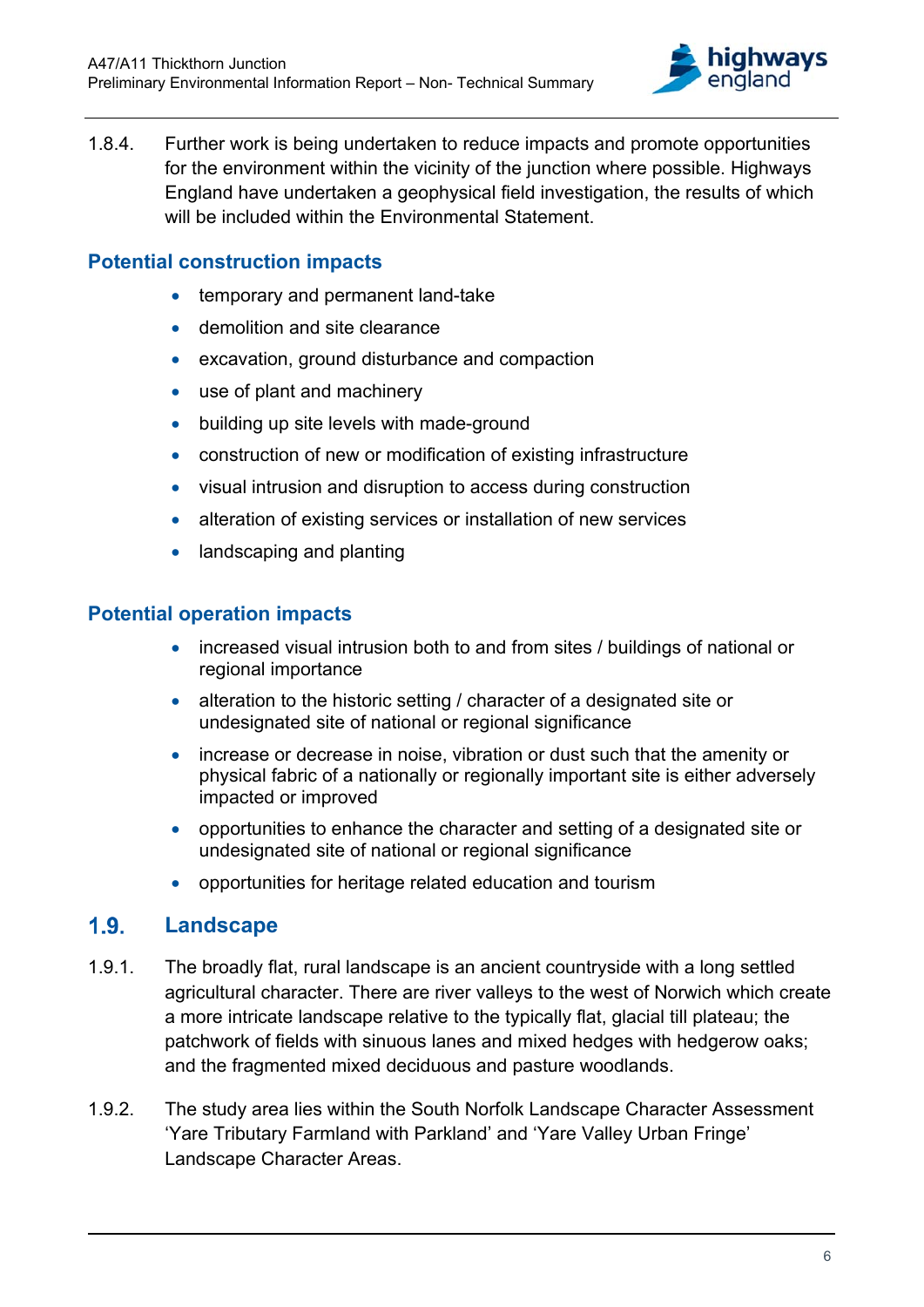

- 1.9.3. The removal of some existing vegetation, earthworks and presence of construction plant, materials, machinery, compounds and lighting would potentially result in local landscape and visual impacts during construction.
- 1.9.4. As part of the mitigation, a detailed planting design will be produced to integrate the design into the surrounding landscape. This includes numerous considerations for amenity like visual screening and biodiversity.
- 1.9.5. The landscape and visual impact assessment considers the Proposed Scheme during the first year of operation (year one) and at the  $15<sup>th</sup>$  year of operation. This allows for proposed planting (e.g. trees) to grow and screen particular elements of the Proposed Scheme as part of the mitigation.
- 1.9.6. Visual impacts on occupiers of residential properties and recreational users of public rights of way are likely during both the construction and operational phases. Visual impacts during construction would be associated with the removal of existing vegetation, earthworks and construction activity. Visual impacts during operation would be associated with views of the road, infrastructure and vehicles.
- 1.9.7. There would potentially be impacts on landscape character due to the relative prominence of Proposed Scheme infrastructure (including overbridges) prior to the establishment of proposed planting. Impacts on local landscape character are likely during both the construction and operational phases as a result of the enlarged junctions and overbridges within a relatively flat and open landscape.

# **Biodiversity**

- 1.10.1. There are valuable habitats and species of nature conservation importance which could be impacted by the Proposed Scheme. The results of the ecological surveys will help to identify mitigation measures, with a view to safeguard the conservation status of populations through both the construction and operational phases. Impacts include:
	- loss or damage to natural habitats, including hedgerows and arable field margins
	- temporary impact of natural habitats through construction of site compounds and access tracks
	- break up and isolation of habitat links and travel routes used by wildlife
	- risk of killing, injury and disturbance of protected and notable species during construction works from plant and machinery. Disturbance could affect the breeding success of these protected and notable species
	- loss of bat foraging habitat with loss of existing trees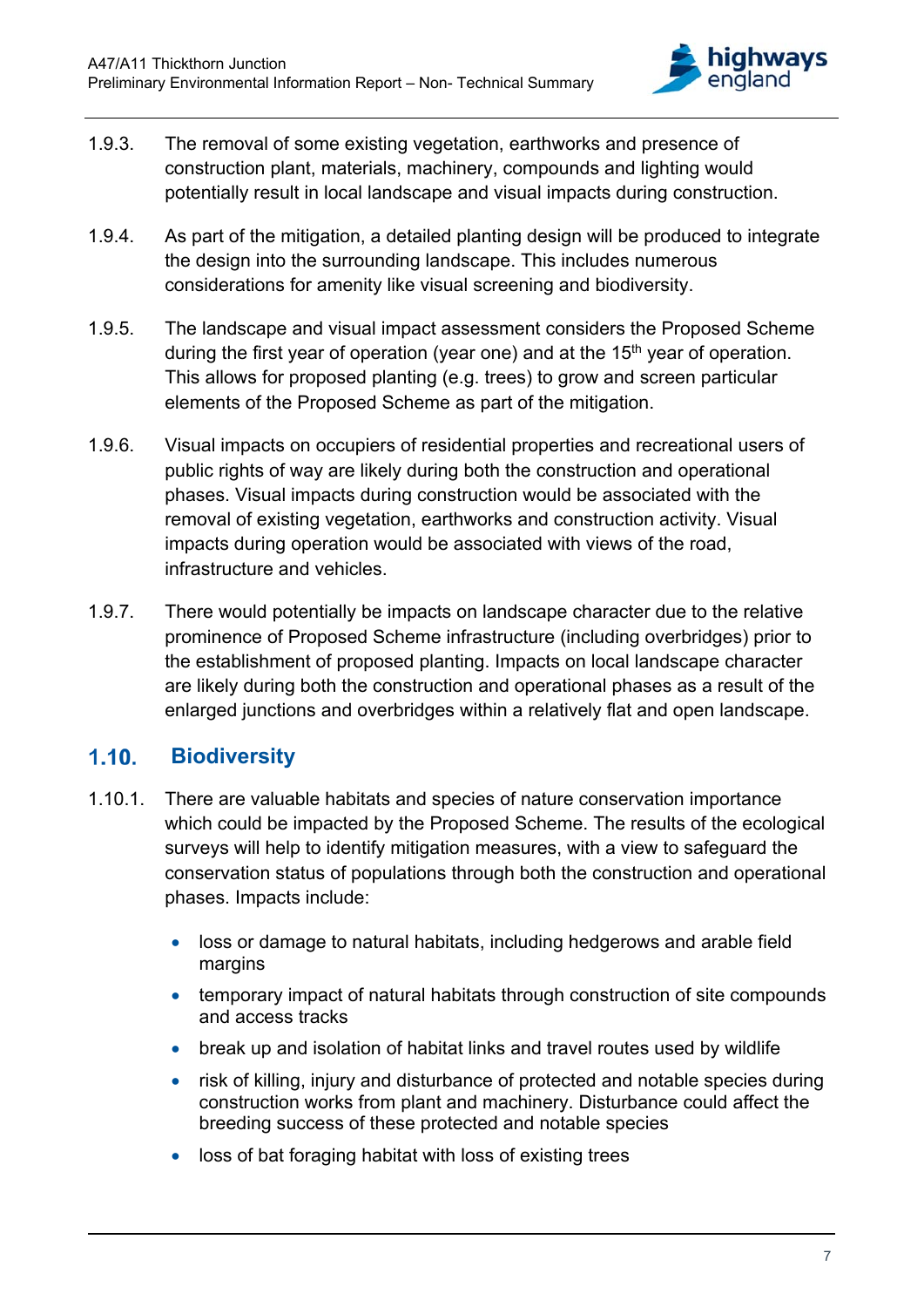

- potential loss of habitat connectivity due to the Proposed Scheme land take, and, in addition, some species finding it more dangerous to cross the new roads (birds, hedgehogs).
- 1.10.2. The Proposed Scheme would result in small, localised losses of habitats and potentially some severance of connecting habitats (hedgerows, tree lines) on the verges where the greater losses would be experienced. This may impact more mobile species such as bats and birds. However, as no areas are expected to have an overall reduction of the habitat at any point on the Proposed Scheme, long-term impacts on most species are not expected.

# **Geology and soils**

- 1.11.1. The land to surrounding the Proposed Scheme is predominantly agricultural and much of this is used for arable production. The quality of the agricultural land will be determined and reported in the ES.
- 1.11.2. There are no designated sites, for example Sites of Special Scientific Interest or Geological Conservation Review Sites, within the study area that are designated for their geological or geomorphological importance.
- 1.11.3. An historical landfill site (Cantley Lane landfill) is recorded on old Ordnance Survey (OS) plans and by the Environment Agency north of Cantley Stream close to where it is culverted below the A11. Cantley Lane landfill was operated between 1961 and 1969 receiving inert, industrial, commercial and household wastes.
- 1.11.4. The potential impacts during construction, due to the nature of the works, include soil compaction adjacent to the new road corridor and contamination of site soils. Land take required, as part of the Proposed Scheme would result in permanent impacts on agricultural land. The extent and significance of the impacts will be reported in the ES.
- 1.11.5. The Construction Environmental Management Plan would include a Soil Management Plan, incorporating guidance provided by the Code of Practice for the Sustainable Use of Soils on Construction Sites, to ensure the use of best practice measures for soil handling.

# **Materials**

1.12.1. The assessment for materials considers potential impacts from the Proposed Scheme from the use of material resources and generation of waste.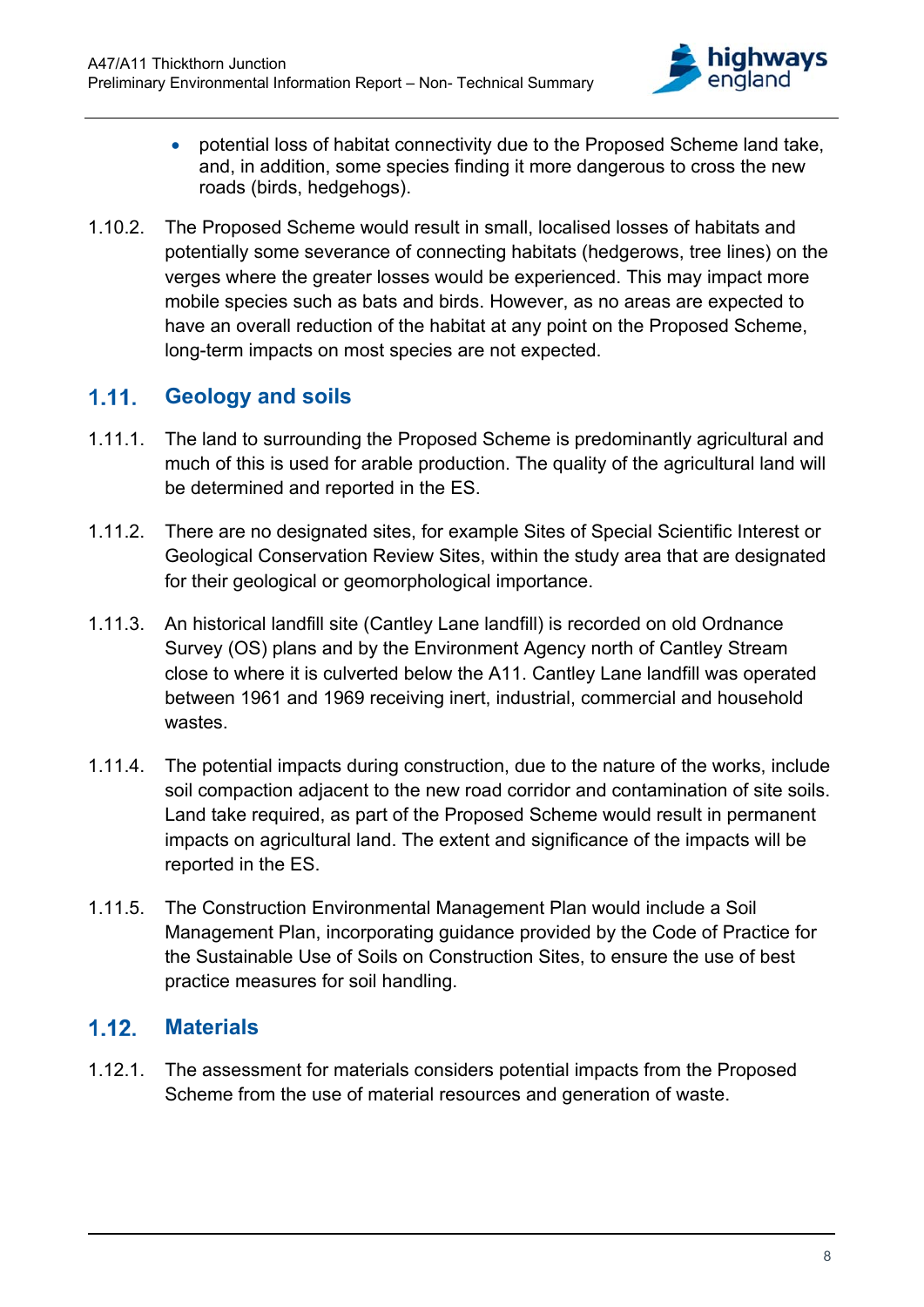

- 1.12.2. There are no current estimates on material resource use and waste generation during the site remediation / preparation, demolition and construction phases. These shall be developed as the design is progressed.
- 1.12.3. For a road infrastructure project of this size there is the potential for adverse impacts during construction due to the anticipated use of materials and generation of waste. Operational impacts are considered to be unlikely.

# **1.13.** Noise and vibration

- 1.13.1. Sensitive receptors, such as residential homes, in proximity to the Proposed Scheme have been identified. Receptors that are close to the A47 are already exposed to relatively high noise levels due to road traffic.
- 1.13.2. Noise impacts due to the construction of the Proposed Scheme are likely to occur at nearby sensitive receptors; particularly at frontline properties along the A47 and would be controlled by a Construction Environmental Management Plan.
- 1.13.3. Any changes in road traffic noise changes as part of the Proposed Scheme are calculated, assessed and modelled, which will be detailed for the ES. Any design interventions or proposed mitigation, such as noise barriers, will be reported as well

# **1.14.** People & communities – travellers

- 1.14.1. Driver stress on the A47 is considered to be high, particularly at junctions and during peak periods where high traffic volumes leads to queues and delays. Although driver stress could temporarily increase stress for motorised travellers and cause disruption for local communities, this would be managed with a traffic management plan.
- 1.14.2. Views from the road are considered as part of the assessment. During construction, road users would be negatively impacted as they would have views of construction activities including earthworks and construction vehicles but would otherwise retain intermittent views of the wider area. During operation, views from the road would initially include localised sections of open views but would revert to intermittent views comparable to the existing situation following the establishment of Proposed Scheme roadside vegetation.
- 1.14.3. During operation of the Proposed Scheme, driver stress would be reduced as a result of traffic movements away from the A47/A11 Thickthorn Junction leading to a reduction in peak hour congestion.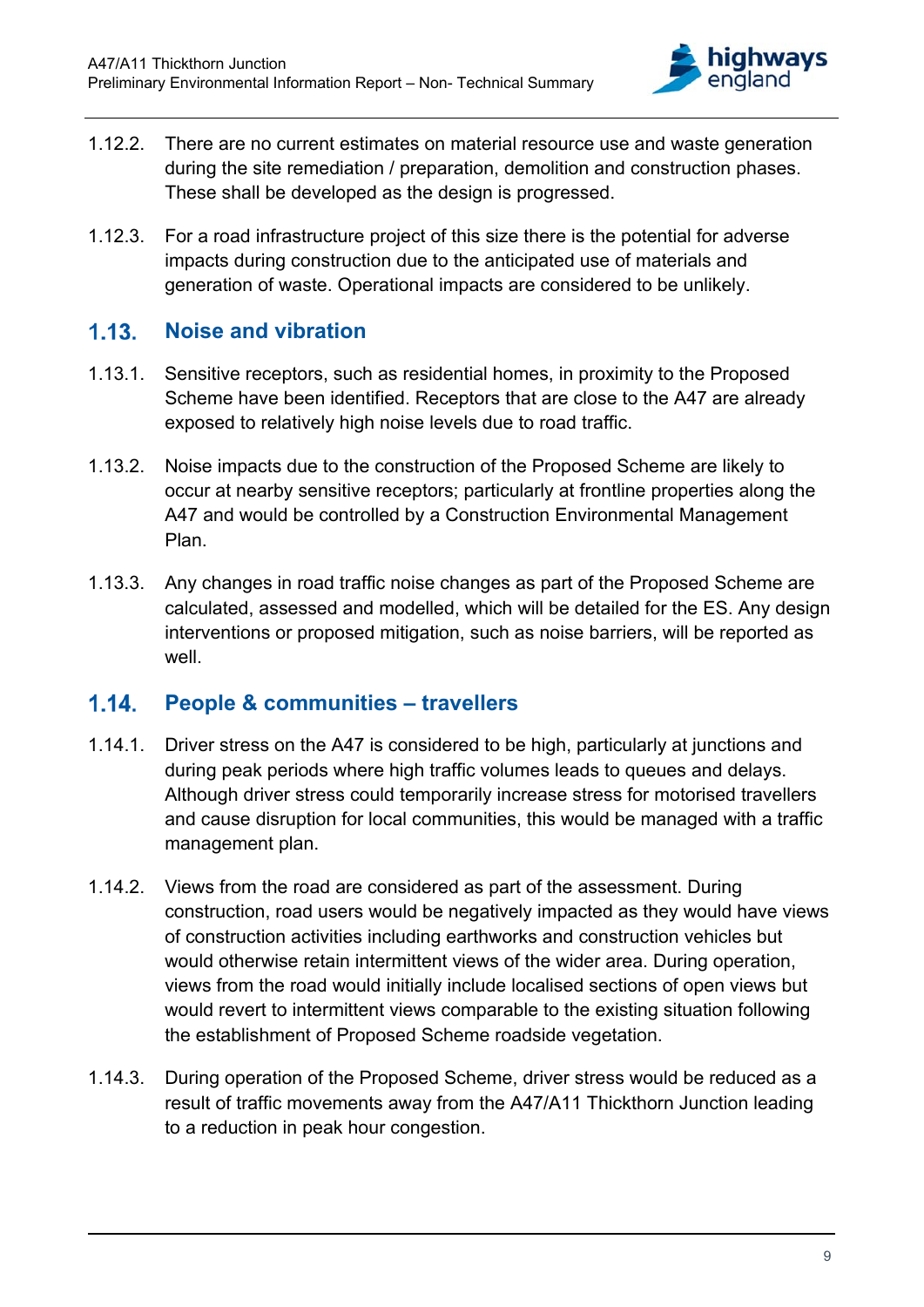

1.14.4. The Proposed Scheme would have a direct impact on travellers since it would provide a new overbridge spanning the A47 and connecting Cantley Lane to Cantley Lane South, suitable for pedestrians, cyclists and equestrians. The new overbridge, which would carry Cringleford footpath FP4A, would maintain crossing movements. Although it will result in a minor increase in journey times and lengths, the new overbridge will have a potential beneficial impact on walkers, cyclists and horse riders.

# **People & communities – social**

- 1.15.1. This topic presents assessment of the social elements of people, communities, the local economy and outlines proposed design measures to help mitigate potential impacts and relevant consultation.
- 1.15.2. Residential properties, local businesses, community facilities and development are identified in the study area. Broadland is an area of relative affluence and high employment.
- 1.15.3. No demolition of private property is planned as part of the Proposed Scheme Permanent land-take would be required across the Proposed Scheme, the majority of which is agricultural land.
- 1.15.4. Impacts are likely during the construction phase as result of land-take and community severance, human health impacts associated with severance of walker, cyclist and horse rider routes and temporary employment generation. During the operational phase, there are likely to be impacts on community severance, development land and the economy.

#### **Road drainage and water environment**

- 1.16.1. The main water features within the vicinity of the Proposed Scheme are two protected surface water bodies (River Yare and Intwood Stream). The Proposed Scheme does not cross these water bodies. The Cantley Stream runs through the southern part of the site and requires to be realigned as part of the Proposed Scheme works. There is one source protection zone and nine licenced abstractions within the study area of the Proposed Scheme.
- 1.16.2. There are no designated sites within the study area.
- 1.16.3. Parts of the area in the vicinity of the Proposed Scheme are prone to surface water flooding. The scheme is predominantly located within flood zone 1, which is associated with a low risk of flooding from river and coastal sources. There are localised areas around Cantley Stream and to the east of the A47 which are located in flood zones 2 and 3, which are at higher risks of flooding. A Flood Risk Assessment is currently being prepared to demonstrate how flood risk to the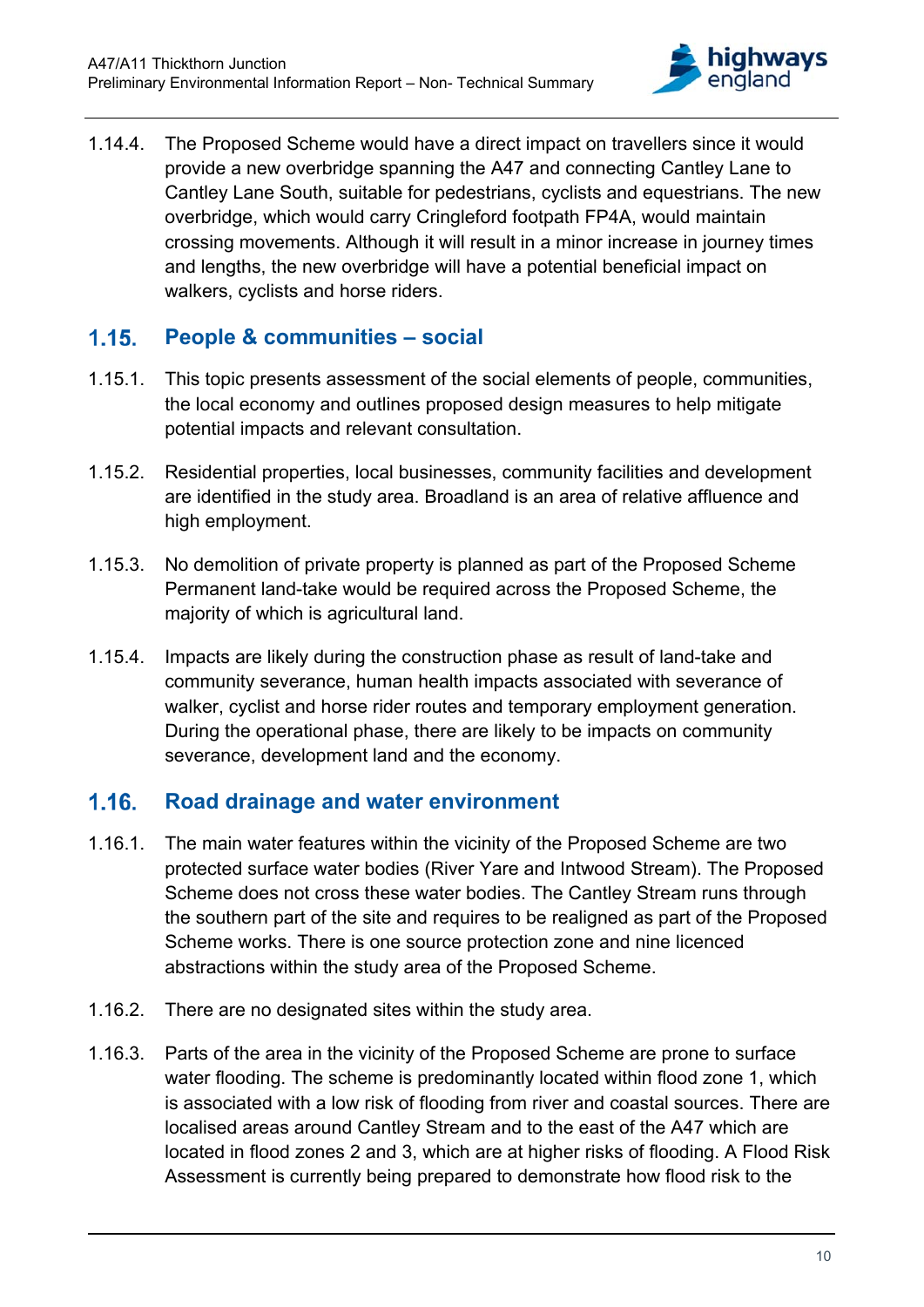

Proposed Scheme would be managed now, and when taking climate change into account.

- 1.16.4. Possible impacts from the Proposed Scheme on the water environment would be due to:
	- contamination of groundwater and surface water during construction and operation
	- changes to runoff, drainage and flood risk during construction and operation
	- reduction in groundwater resource to abstractions and groundwater dependent surface water features
	- Pollution of groundwater and surface water during operation due to routine road runoff or accidental spillages
- 1.16.5. Mitigation in the form of a suitably designed drainage system incorporating drainage ponds, where appropriate alongside best practice construction methods is recommended to reduce such impacts to levels not considered to be significant. Specific mitigation measures for protected species would be finalised within the road drainage and water environment chapter of the ES.

# **Climate**

- 1.17.1. The UK government has legally binding targets for reducing the carbon emissions by 80% by 2050, relative to a 1990 baseline. As part of the EIA, there is a requirement to assess the impacts of projects on climate and their vulnerability to climate change.
- 1.17.2. The carbon baseline has been taken as the current situation in which no proposed infrastructure is built and considers existing travel and traffic patterns.
- 1.17.3. The Proposed Scheme is anticipated to generate an increase in carbon emissions during both construction and operation. Changes in climate have the potential to impact Proposed Scheme assets and environmental receptors during operation and pose a potential risk.

# **Combined and cumulative effects**

- 1.18.1. The term 'cumulative' in respect of impacts can be defined as:
	- The environmental topic-specific impacts resulting from a single project upon a single receptor / resource
	- The impact from different projects (with the project being assessed).
- 1.18.2. This chapter of the ES will bring together the principal findings of each topic chapters in order to identify and assess the combined and cumulative impacts of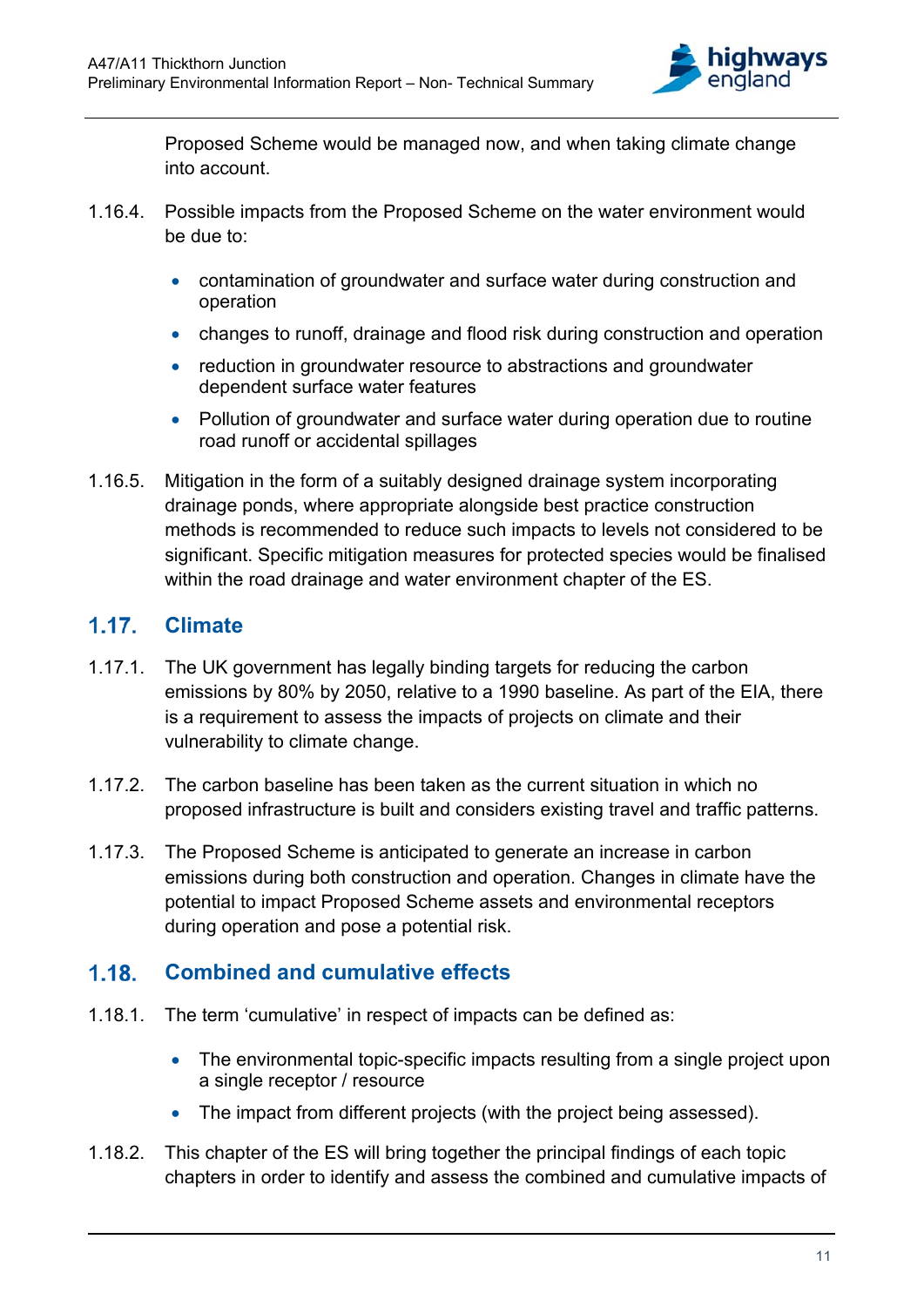

the Proposed Scheme in association with other existing or future developments within the study area.

### **Preliminary assessment of other topics**

1.19.1. The 2017 EIA Regulations require the assessment of additional technical topics, which are being addressed in the EIA and will be reported in full in the ES. The assessment of impacts on human health is being addressed in the noise, air quality and people and communities' chapters. No significant human health issues are anticipated.

# **1.20.** How to have your say

- 1.20.1. This is your opportunity to give your views on our proposals. There are various ways that you can respond to the consultation.
- 1.20.2. Please respond using one of the following methods by 11:59pm on Thursday 11 July 2019.
	- **Online:** https://highwaysengland.co.uk/projects/a47-thickthorn-junction
	- **By post:** to FREEPOST A47 Thickthorn Junction
	- **In person:** By visiting one of the public consultation exhibitions listed on the weblink above
- 1.20.3. Your feedback from the consultation will inform our continuing development of the Proposed Scheme. Once we have taken your feedback into consideration, we plan to submit our application for a Development Consent Order in spring 2019. We will also prepare a report on the consultation, recording the feedback and our response, which will be published with our application.

# 1.21. Next steps

- 1.21.1. This non-technical summary has been prepared to help those potentially affected or interested in the Proposed Scheme to understand the environmental setting and anticipated impacts of the Proposed Scheme on the environment. This will also allow individuals to take these considerations into account when responding to the consultation.
- 1.21.2. The consultation will close on 11 July 2019 when we will consider all feedback given during the consultation. We will take time to analyse and consider your comments when making further refinements to the proposed design and when developing our mitigation measures. We will set out a summary of responses and describe how our proposals have been influenced by them in our consultation report. The consultation report will form part of our application and will also be available to the public following our submission. We expect to submit